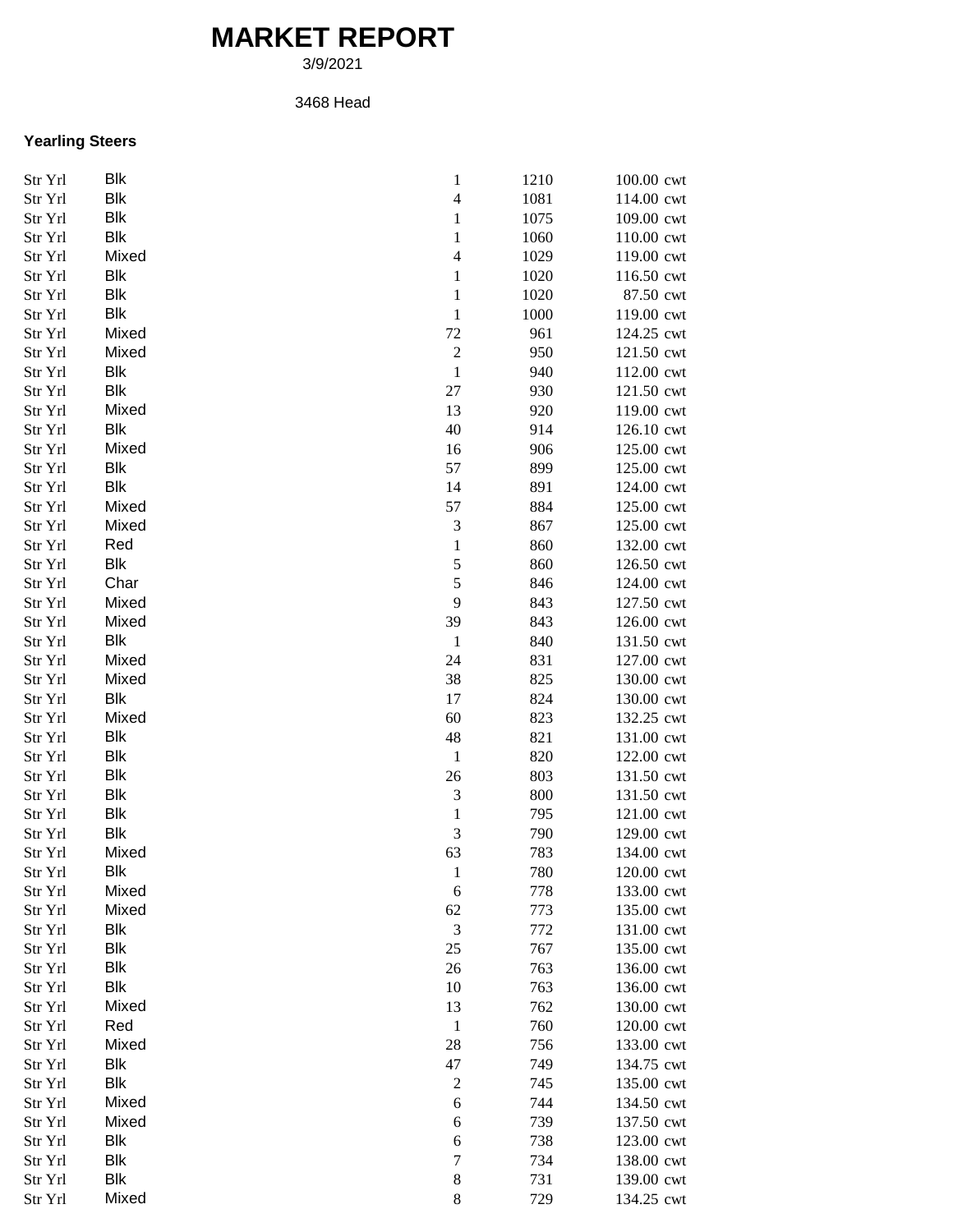| Str Yrl | Mixed        | 31                          | 720 | 142.00 cwt |
|---------|--------------|-----------------------------|-----|------------|
| Str Yrl | <b>Blk</b>   | $\mathbf{1}$                | 715 | 133.00 cwt |
| Str Yrl | <b>Blk</b>   | $\sqrt{6}$                  | 713 | 137.00 cwt |
| Str Yrl | <b>Blk</b>   | 5                           | 709 | 145.00 cwt |
| Str Yrl | Blk          | 12                          | 703 | 125.00 cwt |
| Str Yrl | Blk          | $\sqrt{6}$                  | 698 | 148.00 cwt |
| Str Yrl | Bwf          | $\boldsymbol{2}$            | 695 | 142.00 cwt |
| Str Yrl | Blk          | $\mathbf{1}$                | 685 | 134.00 cwt |
| Str Yrl | Mixed        | 26                          | 685 | 147.25 cwt |
| Str Yrl | Red          | $26\,$                      | 683 | 147.00 cwt |
| Str Yrl | Blk          | $\mathbf{1}$                | 660 | 100.00 cwt |
| Str Yrl | <b>Blk</b>   | 36                          | 656 | 150.00 cwt |
| Str Yrl | Blk          | $\mathbf{1}$                | 650 | 148.00 cwt |
| Str Yrl | Blk          | $\boldsymbol{7}$            | 647 | 147.00 cwt |
| Str Yrl | Blk          | 12                          | 641 | 139.50 cwt |
| Str Yrl | <b>Blk</b>   | 17                          | 638 | 150.00 cwt |
| Str Yrl | <b>Blk</b>   | $\ensuremath{\mathfrak{Z}}$ | 637 | 152.00 cwt |
| Str Yrl | <b>Blk</b>   | 11                          | 630 | 156.50 cwt |
| Str Yrl | Blk          | 12                          | 625 | 132.50 cwt |
| Str Yrl | Red          | $\ensuremath{\mathfrak{Z}}$ | 623 | 156.00 cwt |
| Str Yrl | Mixed        | $\overline{4}$              | 619 | 155.00 cwt |
| Str Yrl | <b>Blk</b>   | 12                          | 617 | 157.50 cwt |
| Str Yrl | <b>Blk</b>   | $\ensuremath{\mathfrak{Z}}$ | 600 | 159.00 cwt |
| Str Yrl | <b>Blk</b>   | $\sqrt{5}$                  | 600 | 158.50 cwt |
| Str Yrl | Blk          | $\mathfrak{Z}$              | 597 | 156.00 cwt |
| Str Yrl | Mixed        | $\boldsymbol{6}$            | 594 | 159.50 cwt |
| Str Yrl | Blk          | $\overline{\mathcal{L}}$    | 594 | 164.00 cwt |
|         | Mixed        | $\mathfrak 3$               |     |            |
| Str Yrl | <b>Blk</b>   |                             | 590 | 155.00 cwt |
| Str Yrl |              | 6                           | 578 | 164.00 cwt |
| Str Yrl | Blk          | 80                          | 570 | 171.50 cwt |
| Str Yrl | <b>Xbred</b> | $\boldsymbol{7}$            | 567 | 135.00 cwt |
| Str Yrl | Mixed        | $\overline{4}$              | 565 | 127.50 cwt |
| Str Yrl | Mixed        | $\mathbf{9}$                | 563 | 166.50 cwt |
| Str Yrl | Blk          | 5                           | 558 | 169.00 cwt |
| Str Yrl | Mixed        | 30                          | 550 | 165.50 cwt |
| Str Yrl | Mixed        | 10                          | 548 | 165.50 cwt |
| Str Yrl | <b>Blk</b>   | 4                           | 544 | 157.00 cwt |
| Str Yrl | Char         | $\mathbf{1}$                | 525 | 125.00 cwt |
| Str Yrl | <b>Blk</b>   | 11                          | 522 | 167.00 cwt |
| Str Yrl | Mixed        | 6                           | 521 | 174.00 cwt |
| Str Yrl | Mixed        | $\mathfrak 3$               | 515 | 180.00 cwt |
| Str Yrl | Mixed        | $\mathfrak 3$               | 510 | 154.00 cwt |
| Str Yrl | Blk          | $\mathfrak 3$               | 510 | 168.00 cwt |
| Str Yrl | Mixed        | 16                          | 509 | 148.00 cwt |
| Str Yrl | Mixed        | $\ensuremath{\mathfrak{Z}}$ | 505 | 176.00 cwt |
| Str Yrl | Blk          | $\sqrt{5}$                  | 497 | 168.00 cwt |
| Str Yrl | Mixed        | $\overline{4}$              | 485 | 171.00 cwt |
| Str Yrl | Blk          | 43                          | 477 | 184.00 cwt |
| Str Yrl | Blk          | $\mathbf{1}$                | 455 | 157.50 cwt |
| Str Yrl | Blk          | $\ensuremath{\mathfrak{Z}}$ | 452 | 188.00 cwt |
| Str Yrl | Xbred        | 5                           | 429 | 109.00 cwt |
| Str Yrl | Blk          | 6                           | 411 | 183.00 cwt |
| Str Yrl | <b>Blk</b>   | $\overline{4}$              | 406 | 198.00 cwt |
| Str Yrl | Mixed        | 15                          | 404 | 188.00 cwt |
| Str Yrl | Mixed        | $\overline{4}$              | 403 | 186.00 cwt |
| Str Yrl | Mixed        | $\boldsymbol{2}$            | 403 | 193.00 cwt |
| Str Yrl | Blk          | $\mathbf 1$                 | 370 | 197.50 cwt |
| Str Yrl | Blk          | $\mathbf{1}$                | 355 | 207.50 cwt |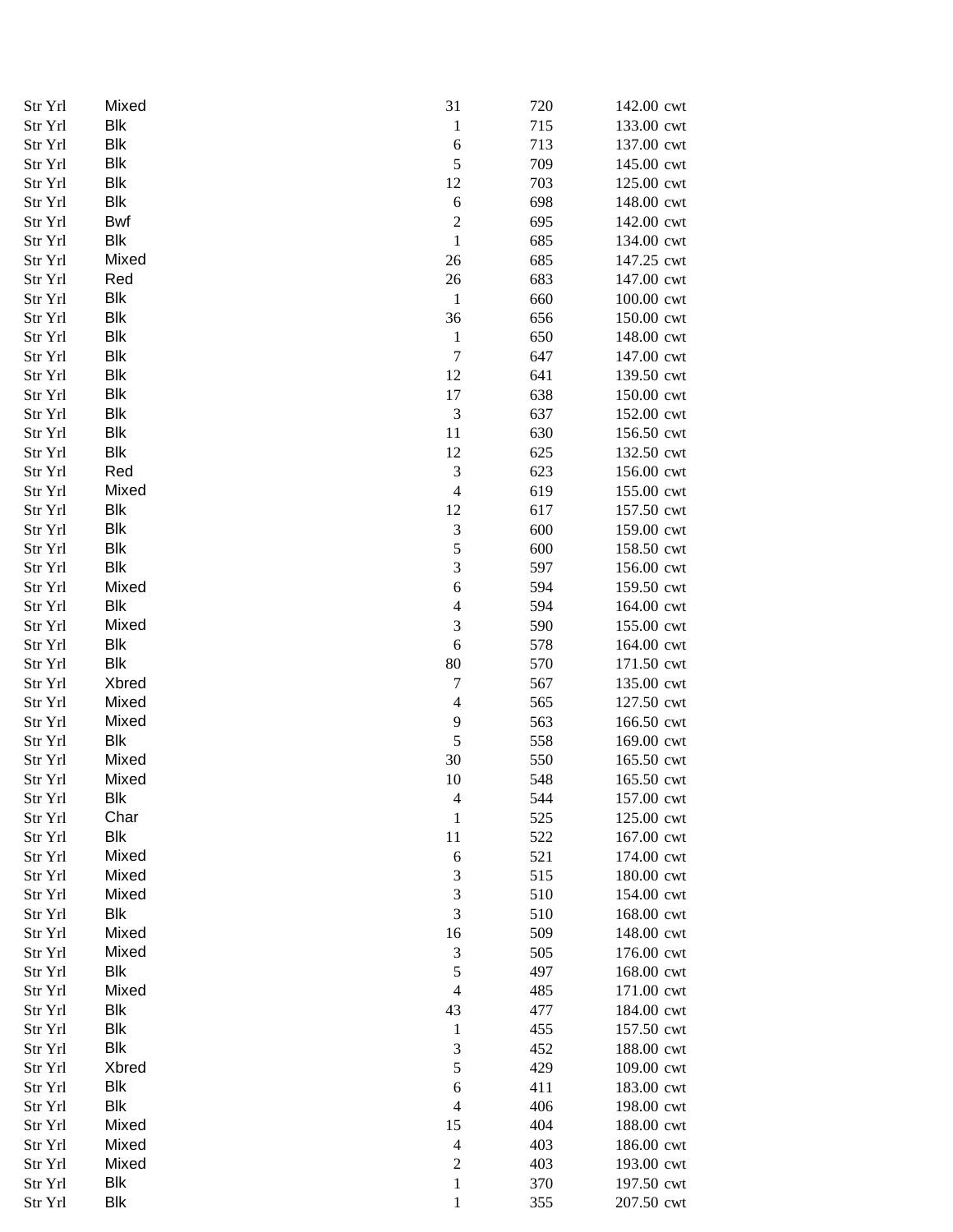| Str Yrl | Rwf | 315 | 675.00 hd  |
|---------|-----|-----|------------|
| Str Yrl | Blk | 308 | 215.00 cwt |
| Str Yrl | Blk | 250 | 206.00 cwt |

**Steer Calves**

| Str Calf                | <b>Blk</b> | 7                       | 701  | 145.00 cwt |
|-------------------------|------------|-------------------------|------|------------|
| Str Calf                | <b>Blk</b> | $\overline{4}$          | 684  | 135.00 cwt |
| Str Calf                | Blk        | 5                       | 681  | 144.50 cwt |
| Str Calf                | Blk        | $\overline{4}$          | 664  | 141.00 cwt |
| Str Calf                | Blk        | $\mathbf{1}$            | 600  | 150.00 cwt |
| Str Calf                | Blk        | $\boldsymbol{2}$        | 590  | 155.00 cwt |
| Str Calf                | Blk        | $\overline{4}$          | 589  | 135.50 cwt |
| Str Calf                | <b>Blk</b> | $\,8\,$                 | 587  | 156.50 cwt |
| Str Calf                | <b>Blk</b> | 3                       | 585  | 162.00 cwt |
| Str Calf                | Mixed      | 33                      | 584  | 162.00 cwt |
| Str Calf                | Blk        | 17                      | 583  | 166.50 cwt |
| Str Calf                | <b>Blk</b> | $\mathbf{1}$            | 545  | 160.00 cwt |
| Str Calf                | Blk        | 11                      | 537  | 170.00 cwt |
| Str Calf                | Blk        | 5                       | 526  | 178.00 cwt |
| Str Calf                | Blk        | $\,$ 8 $\,$             | 512  | 168.00 cwt |
| Str Calf                | Blk        | $\overline{c}$          | 505  | 171.00 cwt |
| Str Calf                | Blk        | $\mathfrak{Z}$          | 500  | 178.00 cwt |
| Str Calf                | <b>Blk</b> | 13                      | 497  | 179.00 cwt |
| Str Calf                | <b>Blk</b> | 23                      | 488  | 184.00 cwt |
| Str Calf                | Red        | $\overline{\mathbf{c}}$ | 480  | 185.00 cwt |
| Str Calf                | Char       | $\,1$                   | 480  | 180.00 cwt |
| Str Calf                | Mixed      | $\overline{c}$          | 480  | 187.00 cwt |
| Str Calf                | Char       | $\overline{4}$          | 461  | 171.00 cwt |
| Str Calf                | Mixed      | 24                      | 458  | 180.00 cwt |
| Str Calf                | Xbred      | $\sqrt{2}$              | 443  | 102.50 cwt |
| Str Calf                | <b>Blk</b> | $\,1$                   | 430  | 80.00 cwt  |
| Str Calf                | <b>Blk</b> | $\mathbf{1}$            | 430  | 188.00 cwt |
| Str Calf                | <b>Blk</b> | $\overline{4}$          | 429  | 194.00 cwt |
| Str Calf                | <b>Blk</b> | $\overline{4}$          | 423  | 187.50 cwt |
| Str Calf                | Blk        | $\mathfrak 3$           | 420  | 198.00 cwt |
| Str Calf                | Mixed      | $\overline{4}$          | 420  | 205.00 cwt |
| Str Calf                | Blk        | $\mathbf{1}$            | 400  | 136.00 cwt |
| Str Calf                | Blk        | $\overline{2}$          | 395  | 194.00 cwt |
| Str Calf                | Blk        | 10                      | 372  | 203.00 cwt |
| Str Calf                | Mixed      | $\sqrt{ }$              | 369  | 212.00 cwt |
| Str Calf                | Blk        | $\mathbf 1$             | 325  | 207.00 cwt |
| Str Calf                | Mixed      | 3                       | 287  | 625.00 hd  |
| Str Calf                | Char       | $\mathbf{1}$            | 235  | 210.00 cwt |
| <b>Yearling Heifers</b> |            |                         |      |            |
| Hfr Yrl                 | Blk        | $\mathbf{1}$            | 1220 | 70.00 cwt  |
| Hfr Yrl                 | Char       | $\mathbf{1}$            | 1020 | 97.00 cwt  |
| Hfr Yrl                 | Mixed      | 3                       | 1007 | 106.00 cwt |
| Hfr Yrl                 | Blk        | 1                       | 940  | 102.50 cwt |
| Hfr Yrl                 | Blk        | 1                       | 930  | 108.00 cwt |
| Hfr Yrl                 | Blk        | 6                       | 925  | 105.50 cwt |
| Hfr Yrl                 | Blk        | $\overline{c}$          | 878  | 113.00 cwt |
| Hfr Yrl                 | Char       | 8                       | 854  | 115.00 cwt |
| Hfr Yrl                 | Mixed      | 43                      | 846  | 122.60 cwt |
| Hfr Yrl                 | Blk        | 1                       | 845  | 115.00 cwt |
| Hfr Yrl                 | Blk        | 60                      | 843  | 120.75 cwt |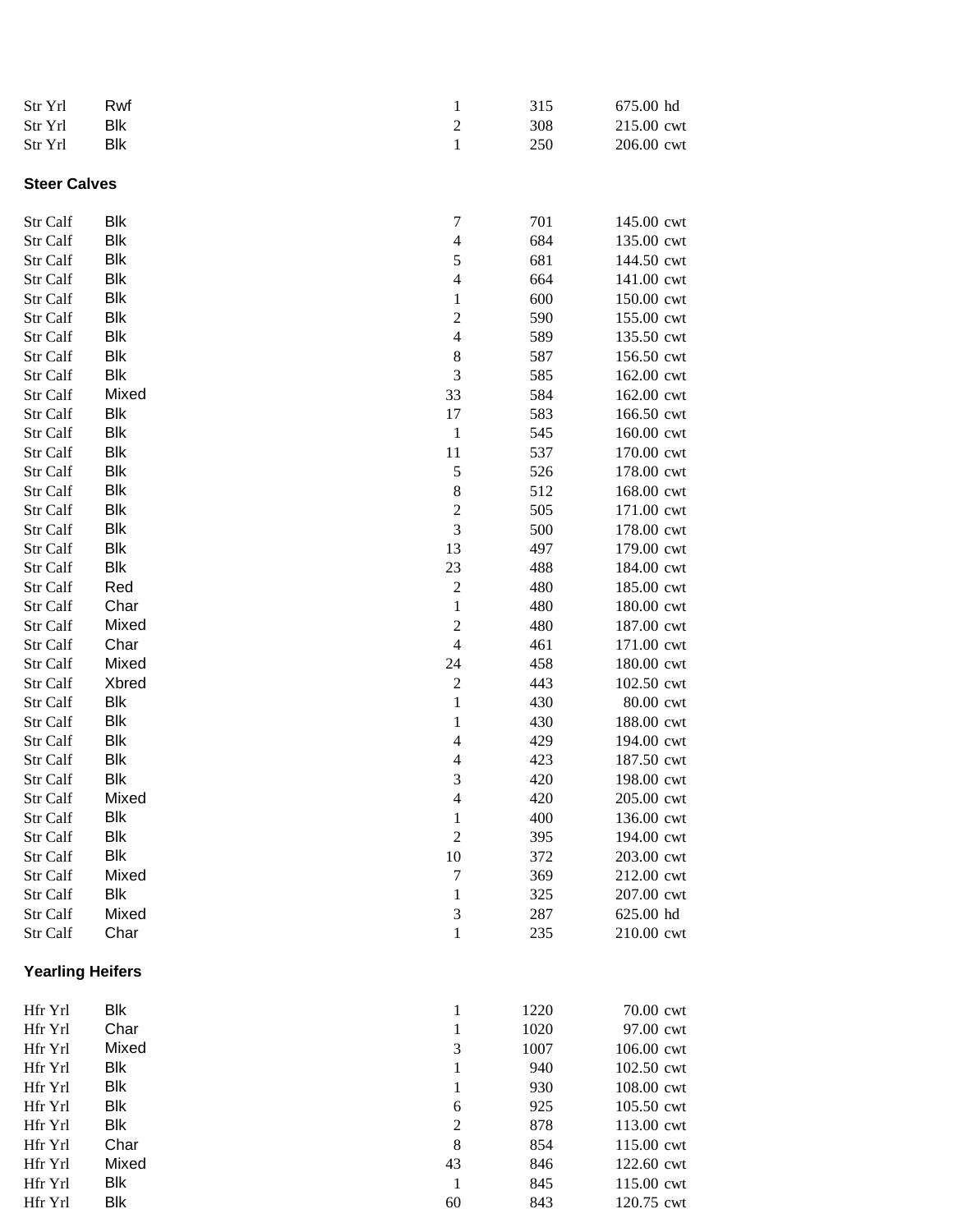| Hfr Yrl | Mixed      | 59                          | 836 | 121.25 cwt |
|---------|------------|-----------------------------|-----|------------|
| Hfr Yrl | Blk        | 42                          | 834 | 122.60 cwt |
| Hfr Yrl | Mixed      | $\mathfrak s$               | 834 | 120.50 cwt |
| Hfr Yrl | Mixed      | 45                          | 833 | 123.75 cwt |
| Hfr Yrl | Blk        | 28                          | 833 | 122.75 cwt |
| Hfr Yrl | Mixed      | 14                          | 819 | 118.00 cwt |
| Hfr Yrl | Blk        | 31                          | 815 | 123.85 cwt |
| Hfr Yrl | Blk        | 26                          | 794 | 121.00 cwt |
| Hfr Yrl | Blk        | 14                          | 789 | 124.50 cwt |
| Hfr Yrl | Blk        | $22\,$                      | 783 | 122.25 cwt |
| Hfr Yrl | Mixed      | $\sqrt{5}$                  | 774 | 124.25 cwt |
| Hfr Yrl | Blk        | $\tau$                      | 774 | 124.50 cwt |
| Hfr Yrl | Mixed      | 16                          | 771 | 124.00 cwt |
| Hfr Yrl | Blk        | $\mathbf{1}$                | 765 | 120.00 cwt |
| Hfr Yrl | Blk        | 12                          | 764 | 121.50 cwt |
| Hfr Yrl | Mixed      | $\sqrt{5}$                  | 761 | 122.00 cwt |
| Hfr Yrl | Blk        | $\ensuremath{\mathfrak{Z}}$ | 758 | 122.50 cwt |
| Hfr Yrl | Red        | $\overline{c}$              | 755 | 138.00 cwt |
| Hfr Yrl | Mixed      | 17                          | 747 | 126.50 cwt |
| Hfr Yrl | Mixed      | $\boldsymbol{6}$            | 747 | 121.50 cwt |
| Hfr Yrl | <b>Blk</b> | $\,8\,$                     | 742 | 124.00 cwt |
| Hfr Yrl | <b>Blk</b> | $\sqrt{6}$                  | 742 | 123.00 cwt |
| Hfr Yrl | <b>Blk</b> | 45                          | 741 | 125.75 cwt |
| Hfr Yrl | Mixed      | $\boldsymbol{7}$            | 739 | 124.00 cwt |
|         | <b>Bwf</b> |                             |     |            |
| Hfr Yrl | Blk        | $\mathbf 1$<br>34           | 730 | 122.00 cwt |
| Hfr Yrl |            |                             | 726 | 119.00 cwt |
| Hfr Yrl | <b>Blk</b> | 18                          | 717 | 127.50 cwt |
| Hfr Yrl | <b>Blk</b> | 14                          | 717 | 128.00 cwt |
| Hfr Yrl | <b>Blk</b> | $\mathbf{1}$                | 715 | 112.50 cwt |
| Hfr Yrl | <b>Blk</b> | 10                          | 706 | 127.50 cwt |
| Hfr Yrl | Mixed      | 34                          | 704 | 128.00 cwt |
| Hfr Yrl | Mixed      | 10                          | 701 | 126.00 cwt |
| Hfr Yrl | Blk        | $\tau$                      | 694 | 126.50 cwt |
| Hfr Yrl | Mixed      | $\sqrt{6}$                  | 694 | 140.00 cwt |
| Hfr Yrl | Mixed      | 19                          | 693 | 128.75 cwt |
| Hfr Yrl | Mixed      | 37                          | 690 | 129.00 cwt |
| Hfr Yrl | Mixed      | 20                          | 690 | 132.00 cwt |
| Hfr Yrl | Mixed      | $\overline{4}$              | 686 | 129.50 cwt |
| Hfr Yrl | Blk        | $\mathbf{1}$                | 680 | 111.00 cwt |
| Hfr Yrl | Blk        | 9                           | 676 | 129.75 cwt |
| Hfr Yrl | Blk        | $\mathbf{1}$                | 670 | 109.00 cwt |
| Hfr Yrl | Blk        | $\mathfrak{Z}$              | 670 | 110.00 cwt |
| Hfr Yrl | Blk        | 12                          | 667 | 130.50 cwt |
| Hfr Yrl | <b>Blk</b> | $\sqrt{6}$                  | 658 | 132.50 cwt |
| Hfr Yrl | Blk        | 7                           | 653 | 129.50 cwt |
| Hfr Yrl | Char       | $\mathfrak{Z}$              | 650 | 127.50 cwt |
| Hfr Yrl | Mixed      | 29                          | 648 | 130.25 cwt |
| Hfr Yrl | Blk        | $\sqrt{5}$                  | 646 | 129.00 cwt |
| Hfr Yrl | Blk        | $\sqrt{5}$                  | 643 | 131.50 cwt |
| Hfr Yrl | Mixed      | $\,$ 8 $\,$                 | 640 | 136.00 cwt |
| Hfr Yrl | Blk        | 16                          | 635 | 134.00 cwt |
| Hfr Yrl | <b>Blk</b> | 10                          | 635 | 132.00 cwt |
| Hfr Yrl | Mixed      | 9                           | 618 | 126.50 cwt |
| Hfr Yrl | <b>Blk</b> | $\overline{c}$              | 613 | 131.50 cwt |
| Hfr Yrl | Blk        | 5                           | 612 | 136.00 cwt |
| Hfr Yrl | Blk        | $\boldsymbol{7}$            | 611 | 127.50 cwt |
| Hfr Yrl | Mixed      | $\overline{4}$              | 611 | 130.00 cwt |
| Hfr Yrl | Blk        | $\mathbf{1}$                | 610 | 129.00 cwt |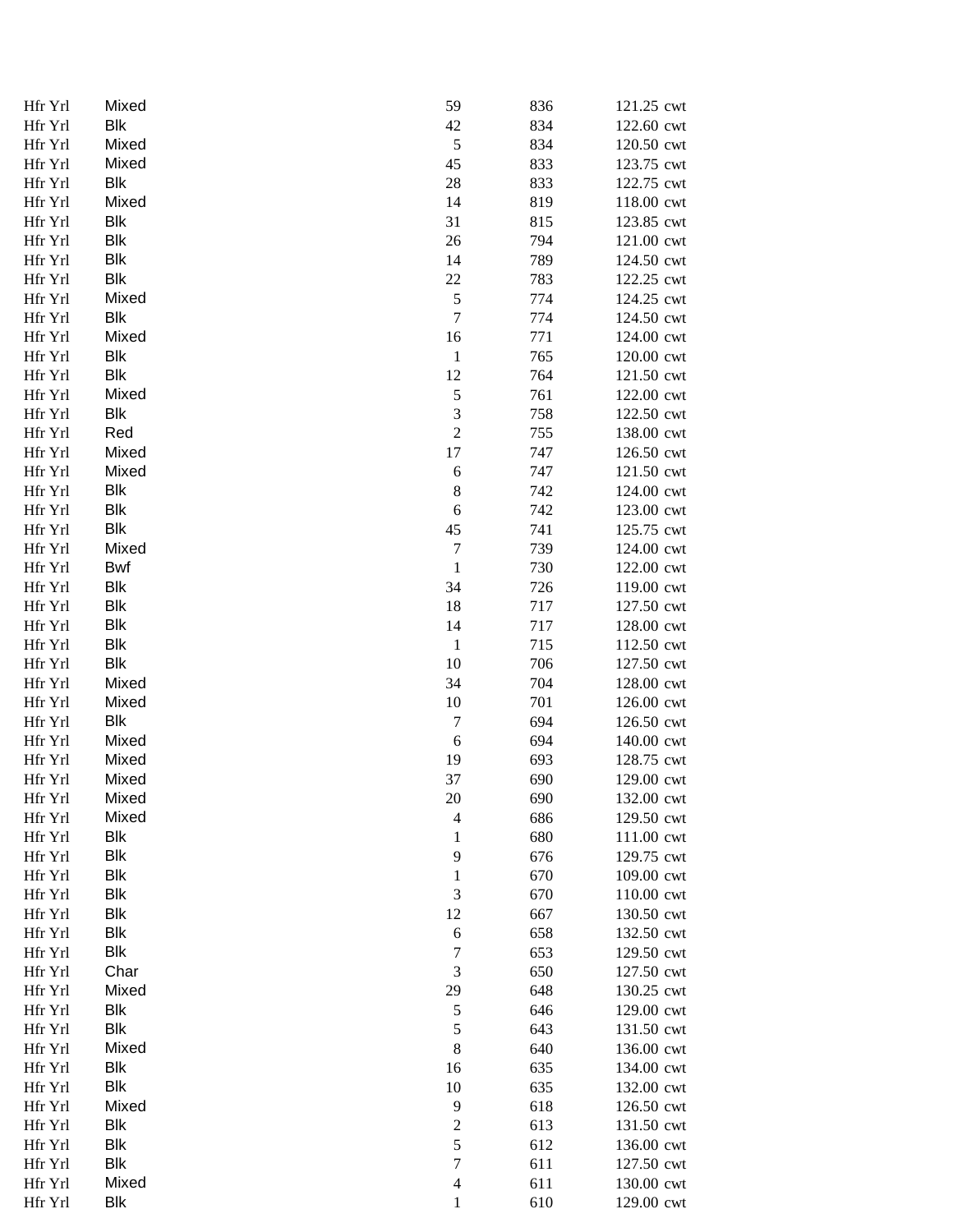| Hfr Yrl              | <b>Blk</b>   | $\mathbf{1}$     | 610        | 125.00 cwt               |
|----------------------|--------------|------------------|------------|--------------------------|
| Hfr Yrl              | <b>Blk</b>   | 13               | 609        | 133.00 cwt               |
| Hfr Yrl              | <b>Blk</b>   | $\sqrt{2}$       | 608        | 128.00 cwt               |
| Hfr Yrl              | Mixed        | $\overline{4}$   | 601        | 131.00 cwt               |
| Hfr Yrl              | Blk          | 9                | 601        | 126.00 cwt               |
| Hfr Yrl              | Blk          | $\mathbf{1}$     | 600        | 128.00 cwt               |
| Hfr Yrl              | Mixed        | $\boldsymbol{2}$ | 595        | 119.00 cwt               |
| Hfr Yrl              | Red          | 5                | 583        | 134.00 cwt               |
| Hfr Yrl              | Blk          | $\overline{4}$   | 581        | 128.00 cwt               |
| Hfr Yrl              | Mixed        | $\sqrt{5}$       | 577        | 136.50 cwt               |
| Hfr Yrl              | Mixed        | $\overline{4}$   | 573        | 134.00 cwt               |
| Hfr Yrl              | Mixed        | 10               | 556        | 141.00 cwt               |
| Hfr Yrl              | Blk          | $\overline{4}$   | 555        | 136.00 cwt               |
| Hfr Yrl              | Xbred        | $\mathbf{1}$     | 555        | 110.00 cwt               |
| Hfr Yrl              | Blk          | $\tau$           | 554        | 138.50 cwt               |
| Hfr Yrl              | Blk          | 9                | 553        | 137.00 cwt               |
| Hfr Yrl              | Mixed        | $\overline{4}$   | 535        | 141.00 cwt               |
| Hfr Yrl              | Mixed        | 17               | 534        | 144.00 cwt               |
| Hfr Yrl              | Mixed        | 5                | 531        | 141.00 cwt               |
| Hfr Yrl              | Mixed        | 30               | 526        | 140.00 cwt               |
| Hfr Yrl              | <b>Blk</b>   | $\mathbf{1}$     | 525        | 121.00 cwt               |
| Hfr Yrl              | Blk          | $\boldsymbol{2}$ | 508        | 141.00 cwt               |
| Hfr Yrl              | <b>Blk</b>   | $\mathfrak{2}$   | 503        | 120.00 cwt               |
| Hfr Yrl              | Mixed        | 16               | 489        | 140.00 cwt               |
| Hfr Yrl              | Mixed        | 100              | 486        | 144.00 cwt               |
| Hfr Yrl              | Mixed<br>Blk | $\,8\,$<br>47    | 473<br>470 | 153.00 cwt               |
| Hfr Yrl<br>Hfr Yrl   | Red          | $\mathbf{1}$     | 470        | 157.00 cwt               |
| Hfr Yrl              | Mixed        | 13               | 462        | 101.00 cwt<br>154.00 cwt |
| Hfr Yrl              | Xbred        | $\mathbf{1}$     | 460        | 105.00 cwt               |
| Hfr Yrl              | <b>Bwf</b>   | $\mathbf{1}$     | 455        | 130.00 cwt               |
| Hfr Yrl              | Blk          | $\sqrt{5}$       | 443        | 167.50 cwt               |
| Hfr Yrl              | Blk          | $\mathbf{1}$     | 415        | 127.50 cwt               |
| Hfr Yrl              | Xbred        | $\mathbf{1}$     | 410        | 100.00 cwt               |
| Hfr Yrl              | <b>Blk</b>   | $\overline{c}$   | 405        | 172.50 cwt               |
| Hfr Yrl              | <b>Bwf</b>   | $\mathbf{1}$     | 395        | 166.00 cwt               |
| Hfr Yrl              | Mixed        | 16               | 379        | 170.00 cwt               |
| Hfr Yrl              | Blk          | $\mathbf{1}$     | 370        | 153.00 cwt               |
| Hfr Yrl              | <b>Blk</b>   | $\mathfrak{2}$   | 330        | 200.00 cwt               |
| Hfr Yrl              | Mixed        | $\mathfrak{2}$   | 280        | 166.00 cwt               |
| <b>Heifer Calves</b> |              |                  |            |                          |
| <b>Hfr Calf</b>      | Bwf          | $\mathbf{1}$     | 760        | 110.00 cwt               |
| <b>Hfr Calf</b>      | Blk          | 1                | 700        | 115.00 cwt               |
| <b>Hfr Calf</b>      | <b>Blk</b>   | $\mathbf{1}$     | 690        | 116.00 cwt               |
| <b>Hfr Calf</b>      | Mixed        | 9                | 689        | 129.00 cwt               |
| <b>Hfr Calf</b>      | Mixed        | $\tau$           | 678        | 122.00 cwt               |
| <b>Hfr Calf</b>      | Char         | $\mathbf{1}$     | 660        | 119.00 cwt               |
| Hfr Calf             | Blk          | $\mathfrak{2}$   | 600        | 124.50 cwt               |
| Hfr Calf             | <b>Blk</b>   | 1                | 590        | 125.00 cwt               |
| <b>Hfr Calf</b>      | <b>Blk</b>   | $\tau$           | 569        | 134.00 cwt               |
| <b>Hfr Calf</b>      | Mixed        | 5                | 568        | 136.50 cwt               |
| <b>Hfr Calf</b>      | <b>Blk</b>   | 12               | 554        | 126.00 cwt               |
| Hfr Calf             | Mixed        | 3                | 552        | 129.00 cwt               |
| <b>Hfr Calf</b>      | Mixed        | 36               | 546        | 146.75 cwt               |
| <b>Hfr Calf</b>      | Blk          | 3                | 535        | 139.00 cwt               |
| Hfr Calf             | Blk          | 1                | 530        | 136.00 cwt               |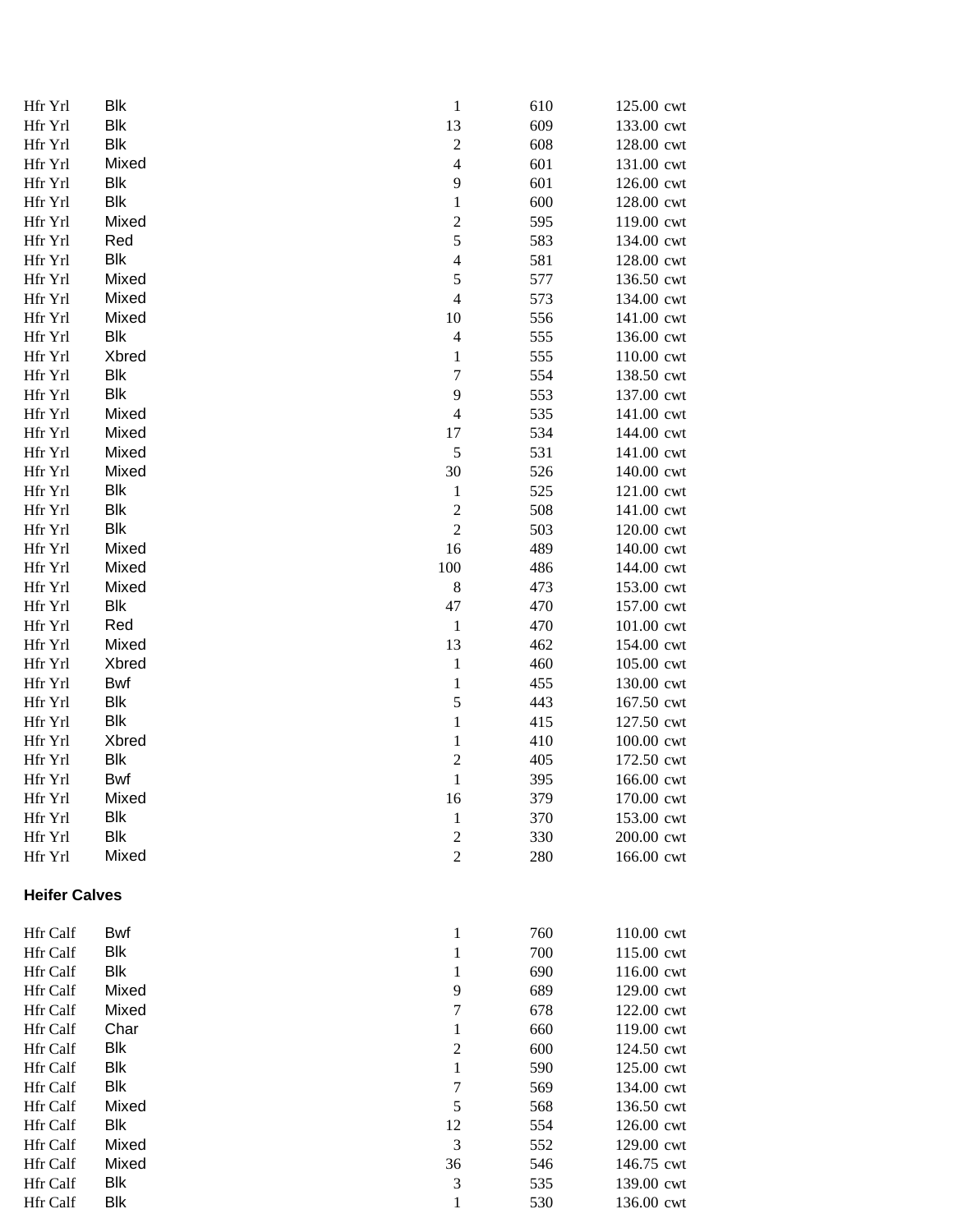| Hfr Calf             | Blk        | 3                              | 530 | 139.00 cwt |
|----------------------|------------|--------------------------------|-----|------------|
| Hfr Calf             | Blk        | 1                              | 520 | 20.00 cwt  |
| Hfr Calf             | <b>Blk</b> | 5                              | 520 | 155.00 cwt |
| Hfr Calf             | Blk        | $\mathbf{1}$                   | 510 | 152.00 cwt |
| Hfr Calf             | Bwf        | $\overline{c}$                 | 510 | 126.00 cwt |
| Hfr Calf             | Blk        | $\overline{7}$                 | 505 | 146.00 cwt |
| Hfr Calf             | Mixed      | 7                              | 487 | 149.00 cwt |
| Hfr Calf             | Blk        | $\,1\,$                        | 475 | 145.00 cwt |
| Hfr Calf             | Blk        | 18                             | 473 | 148.00 cwt |
| <b>Hfr Calf</b>      | Xbred      | 10                             | 470 | 133.00 cwt |
| Hfr Calf             | Blk        | $\sqrt{2}$                     | 458 | 139.00 cwt |
| Hfr Calf             | Mixed      | 11                             | 457 | 164.00 cwt |
| Hfr Calf             | <b>Blk</b> | 5                              | 457 | 142.00 cwt |
| Hfr Calf             | Char       | $\overline{4}$                 | 456 | 148.00 cwt |
| Hfr Calf             | <b>Blk</b> | $\mathbf{1}$                   | 455 | 134.00 cwt |
| Hfr Calf             | Mixed      | 10                             | 454 | 158.00 cwt |
| <b>Hfr Calf</b>      | Blk        | $\mathbf{1}$                   | 445 | 158.00 cwt |
| Hfr Calf             | <b>Blk</b> | 5                              | 445 | 156.00 cwt |
| <b>Hfr Calf</b>      | <b>Blk</b> | $\overline{4}$                 | 433 | 161.00 cwt |
| Hfr Calf             | <b>Blk</b> | $\mathbf{1}$                   | 430 | 141.00 cwt |
| <b>Hfr Calf</b>      | Blk        | $\boldsymbol{2}$               | 423 | 153.00 cwt |
| Hfr Calf             | <b>Blk</b> | 12                             | 403 | 158.00 cwt |
| Hfr Calf             | Xbred      |                                | 380 | 235.00 hd  |
| Hfr Calf             | <b>Blk</b> | $\mathbf{1}$<br>$\overline{c}$ | 375 | 166.00 cwt |
|                      | Mixed      | 8                              | 374 | 165.00 cwt |
| Hfr Calf<br>Hfr Calf | <b>Blk</b> | $\overline{4}$                 | 313 |            |
| Hfr Calf             | <b>Blk</b> | $\overline{2}$                 | 278 | 180.00 cwt |
|                      |            |                                |     | 500.00 hd  |
| Hfr Calf             | Bwf        | $\mathbf 1$                    | 260 | 300.00 hd  |
| Hfr Calf             | Blk        | $\mathbf 1$                    | 250 | 325.00 hd  |
| Hfr Calf             | <b>Blk</b> | $\mathbf 1$                    | 245 | 400.00 hd  |
| Hfr Calf             | Bwf        | $\mathbf 1$                    | 225 | 350.00 hd  |
| Hfr Calf             | Blk        | $\mathbf 1$                    | 205 | 300.00 hd  |
| Hfr Calf             | Blk        | $\mathbf{1}$                   | 145 | 375.00 hd  |
| <b>Bull Calves</b>   |            |                                |     |            |
| <b>Bull Calf</b>     | Blk        | $\overline{c}$                 | 943 | 106.00 cwt |
| <b>Bull Calf</b>     | <b>Blk</b> | 3                              | 862 | 111.00 cwt |
| <b>Bull Calf</b>     | Char       | 1                              | 835 | 116.00 cwt |
| <b>Bull Calf</b>     | Bwf        | $\mathbf 1$                    | 780 | 113.00 cwt |
| <b>Bull Calf</b>     | Blk        | $\mathbf 1$                    | 775 | 116.00 cwt |
| <b>Bull Calf</b>     | Mixed      | $\overline{c}$                 | 715 | 126.00 cwt |
| Bull Calf            | Blk        | $\,1$                          | 715 | 130.00 cwt |
| Bull Calf            | <b>Blk</b> | $\mathbf 1$                    | 685 | 116.00 cwt |
| Bull Calf            | <b>Blk</b> | 6                              | 661 | 120.50 cwt |
| <b>Bull Calf</b>     | <b>Blk</b> | 3                              | 607 | 145.00 cwt |
| <b>Bull Calf</b>     | <b>Blk</b> | 3                              | 597 | 145.00 cwt |
| Bull Calf            | <b>Blk</b> |                                | 585 | 154.00 cwt |
|                      | Blk        | $\mathbf 1$                    | 531 |            |
| <b>Bull Calf</b>     | Blk        | 7                              |     | 166.00 cwt |
| <b>Bull Calf</b>     |            | 1                              | 520 | 161.00 cwt |
| <b>Bull Calf</b>     | Blk        | 8                              | 505 | 166.00 cwt |
| Bull Calf            | Blk        | $\overline{c}$                 | 488 | 179.00 cwt |
| Bull Calf            | Bwf        | 1                              | 480 | 150.00 cwt |
| <b>Bull Calf</b>     | Blk        | $\mathbf 1$                    | 475 | 170.00 cwt |
| <b>Bull Calf</b>     | Mixed      | 8                              | 449 | 175.00 cwt |
| <b>Bull Calf</b>     | Blk        | $\overline{\mathbf{c}}$        | 433 | 170.00 cwt |
| Bull Calf            | Mixed      | $\boldsymbol{2}$               | 425 | 191.00 cwt |
| <b>Bull Calf</b>     | Mixed      | $\overline{2}$                 | 413 | 184.00 cwt |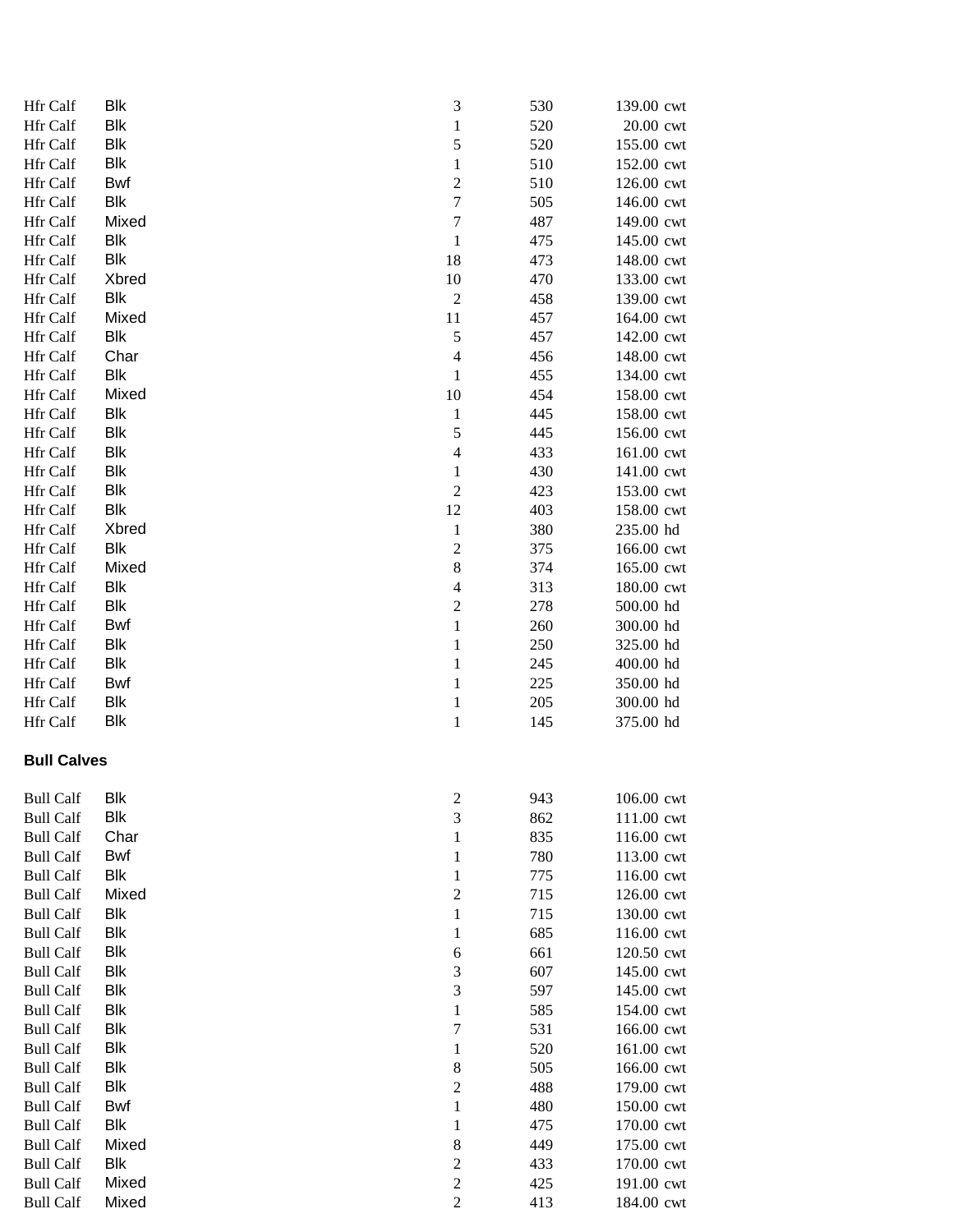| Bull Calf           | Blk        | 1              | 385  | 184.00 cwt |
|---------------------|------------|----------------|------|------------|
| <b>Bull Calf</b>    | Mixed      | 4              | 374  | 198.00 cwt |
| <b>Bull Calf</b>    | Mixed      | 4              | 356  | 202.50 cwt |
| <b>Bull Calf</b>    | Blk        | 1              | 355  | 206.00 cwt |
| <b>Bull Calf</b>    | <b>Blk</b> | 1              | 350  | 152.50 cwt |
| <b>Bull Calf</b>    | Bwf        | 1              | 260  | 214.00 cwt |
| <b>Bull Calf</b>    | <b>Blk</b> | $\mathbf{1}$   | 190  | 350.00 hd  |
| <b>Bred Heifers</b> |            |                |      |            |
|                     |            |                |      |            |
| Bred Hfr            | Red        | $\mathbf{1}$   | 835  | 725.00 hd  |
| <b>Bred Hfr</b>     | Blk        | $\mathbf{1}$   | 610  | 116.00 cwt |
| <b>Bred Hfr</b>     | Red        | $\mathbf{1}$   | 475  | 120.00 cwt |
| Pairs               |            |                |      |            |
| Pair                | Blk        | 9              | 1542 | 1400.00 pr |
| Pair                | <b>Blk</b> | $\mathbf{1}$   | 1535 | 1300.00 pr |
| Pair                | Blk        | 1              | 1535 | 1400.00 pr |
| Pair                | Blk        | $\mathbf{1}$   | 1045 | 975.00 pr  |
| Pair                | <b>Blk</b> | 1              | 775  | 875.00 pr  |
| Cows                |            |                |      |            |
| Cow                 | Red        | 3              | 1777 | 65.00 cwt  |
| Cow                 | <b>Blk</b> | $\mathbf{1}$   | 1740 | 64.50 cwt  |
| Cow                 | <b>Blk</b> | 3              | 1572 | 1025.00 hd |
|                     | <b>Blk</b> |                |      |            |
| Cow                 |            | $\mathbf{1}$   | 1550 | 950.00 hd  |
| Cow                 | Bwf        | 1              | 1480 | 52.00 cwt  |
| Cow                 | Hereford   | 1              | 1465 | 900.00 hd  |
| Cow                 | Blk        | 1              | 1455 | 64.00 cwt  |
| Cow                 | Blk        | 1              | 1390 | 65.00 cwt  |
| Cow                 | <b>Blk</b> | 4              | 1371 | 1050.00 hd |
| Cow                 | Bwf        | 1              | 1370 | 750.00 hd  |
| Cow                 | Hereford   | 1              | 1365 | 900.00 hd  |
| Cow                 | Mixed      | 5              | 1355 | 900.00 hd  |
| Cow                 | Mixed      | $\overline{4}$ | 1350 | 66.00 cwt  |
| Cow                 | Blk        | 9              | 1338 | 69.00 cwt  |
| Cow                 | Blk        | 8              | 1335 | 69.00 cwt  |
| Cow                 | Blk        | $\mathbf{1}$   | 1335 | 65.50 cwt  |
| Cow                 | <b>Blk</b> | $\mathfrak{2}$ | 1333 | 60.00 cwt  |
| Cow                 | <b>Blk</b> | 6              | 1331 | 1125.00 hd |
| Cow                 | Mixed      | 3              | 1327 | 61.00 cwt  |
| Cow                 | Blk        | $\overline{2}$ | 1325 | 59.00 cwt  |
| Cow                 | Mixed      | $\overline{2}$ | 1320 | 63.00 cwt  |
| Cow                 | Bwf        | $\mathbf{1}$   | 1275 | 1210.00 hd |
| Cow                 | Blk        | $\mathfrak{2}$ | 1260 | 1100.00 hd |
| Cow                 | <b>Bwf</b> | $\mathbf{1}$   | 1255 | 64.00 cwt  |
| Cow                 | Blk        | 1              | 1255 | 61.00 cwt  |
| Cow                 | Mixed      | 3              | 1238 | 61.50 cwt  |
| Cow                 | Mixed      | $\overline{4}$ | 1238 | 850.00 hd  |
| Cow                 | Blk        | 1              | 1235 | 58.00 cwt  |
| Cow                 | Mixed      | $\overline{2}$ | 1235 | 67.00 cwt  |
| Cow                 | Blk        | 3              | 1233 | 58.50 cwt  |
| Cow                 | Mixed      | $\overline{4}$ | 1208 | 63.00 cwt  |
| Cow                 | Blk        | 8              | 1203 | 59.50 cwt  |
| Cow                 | Blk        | $\mathbf{1}$   | 1200 | 60.00 cwt  |
| Cow                 | <b>Blk</b> | 3              | 1197 | 54.00 cwt  |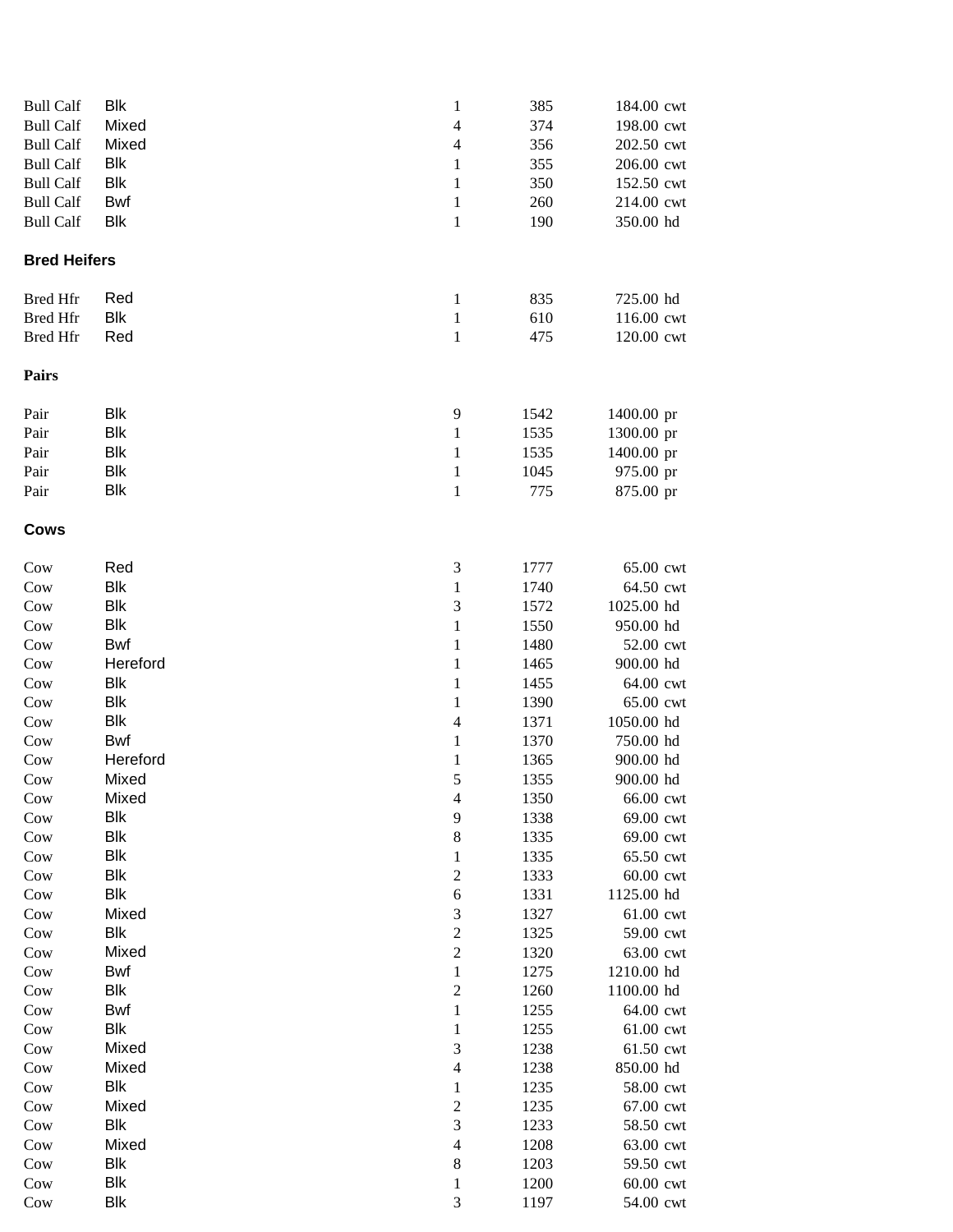| Cow          | <b>Blk</b> | $\mathbf{1}$             | 1175 | 57.00 cwt  |
|--------------|------------|--------------------------|------|------------|
| Cow          | <b>Blk</b> | $\,1$                    | 1165 | 1050.00 hd |
| Cow          | <b>Blk</b> | $\sqrt{ }$               | 1150 | 55.50 cwt  |
| Cow          | Mixed      | $\overline{c}$           | 1128 | 59.50 cwt  |
| Cow          | Bwf        | $\overline{c}$           | 1115 | 750.00 hd  |
| Cow          | <b>Bwf</b> | $\mathbf{1}$             | 1105 | 47.00 cwt  |
| Cow          | Rwf        | $\,1$                    | 1105 | 59.00 cwt  |
| Cow          | <b>Blk</b> | 5                        | 1085 | 56.50 cwt  |
| Cow          | <b>Blk</b> | $\overline{c}$           | 1080 | 48.00 cwt  |
| Cow          | Rwf        | $\overline{c}$           | 1055 | 25.00 cwt  |
| Cow          | <b>Blk</b> | $\,1$                    | 1035 | 1150.00 hd |
| Cow          | <b>Blk</b> | $\,1$                    | 1015 | 20.00 cwt  |
| Cow          | <b>Blk</b> | $\overline{4}$           | 1005 | 54.00 cwt  |
| Cow          | <b>Blk</b> | $\,1$                    | 1000 | 25.00 cwt  |
| Cow          | Mixed      | $\overline{\mathcal{L}}$ | 989  | 48.00 cwt  |
| Cow          | Mixed      | $\overline{\mathbf{c}}$  | 963  | 950.00 hd  |
| Cow          | <b>Blk</b> | $\overline{c}$           | 960  | 48.00 cwt  |
| Cow          | <b>Blk</b> | $\,1$                    | 955  | 53.00 cwt  |
| Cow          | <b>Blk</b> | $\,1$                    | 955  | 36.00 cwt  |
| Cow          | Mixed      | 3                        | 930  | 47.50 cwt  |
| Cow          | Rwf        | $\,1$                    | 930  | 60.00 cwt  |
| Cow          | Mixed      | $\overline{c}$           | 903  | 78.00 cwt  |
| Cow          | <b>Blk</b> | $\,1$                    | 875  | 47.00 cwt  |
| Cow          | Red        | $\,1$                    | 755  | 25.00 cwt  |
| Cow          | Dairy      | $\,1$                    | 750  | 28.00 cwt  |
| <b>Bulls</b> |            |                          |      |            |
| Bull         | Red        | $\mathbf{1}$             | 2175 | 90.00 cwt  |
| Bull         | Hereford   | $\overline{c}$           | 1870 | 90.00 cwt  |
| Bull         | <b>Blk</b> | $\,1$                    | 1840 | 87.00 cwt  |
| Bull         | <b>Blk</b> | $\,1$                    | 1810 | 80.00 cwt  |
| Bull         | <b>Blk</b> | $\,1\,$                  | 1770 | 93.00 cwt  |
| Bull         | Red        | $\,1$                    | 1600 | 84.00 cwt  |
| Bull         | <b>Blk</b> | $\,1$                    | 1590 | 63.00 cwt  |
| Bull         | <b>Blk</b> | $\mathbf{1}$             | 1475 | 80.00 cwt  |
| Bull         | <b>Blk</b> | $\overline{c}$           | 1410 | 80.50 cwt  |
| Bull         | Char       | $\,1$                    | 1220 | 76.00 cwt  |
| Bull         | <b>Blk</b> | $\,1$                    | 1210 | 76.00 cwt  |
| Bull         | <b>Bwf</b> | $\,1$                    | 1200 | 75.00 cwt  |
|              |            |                          |      |            |